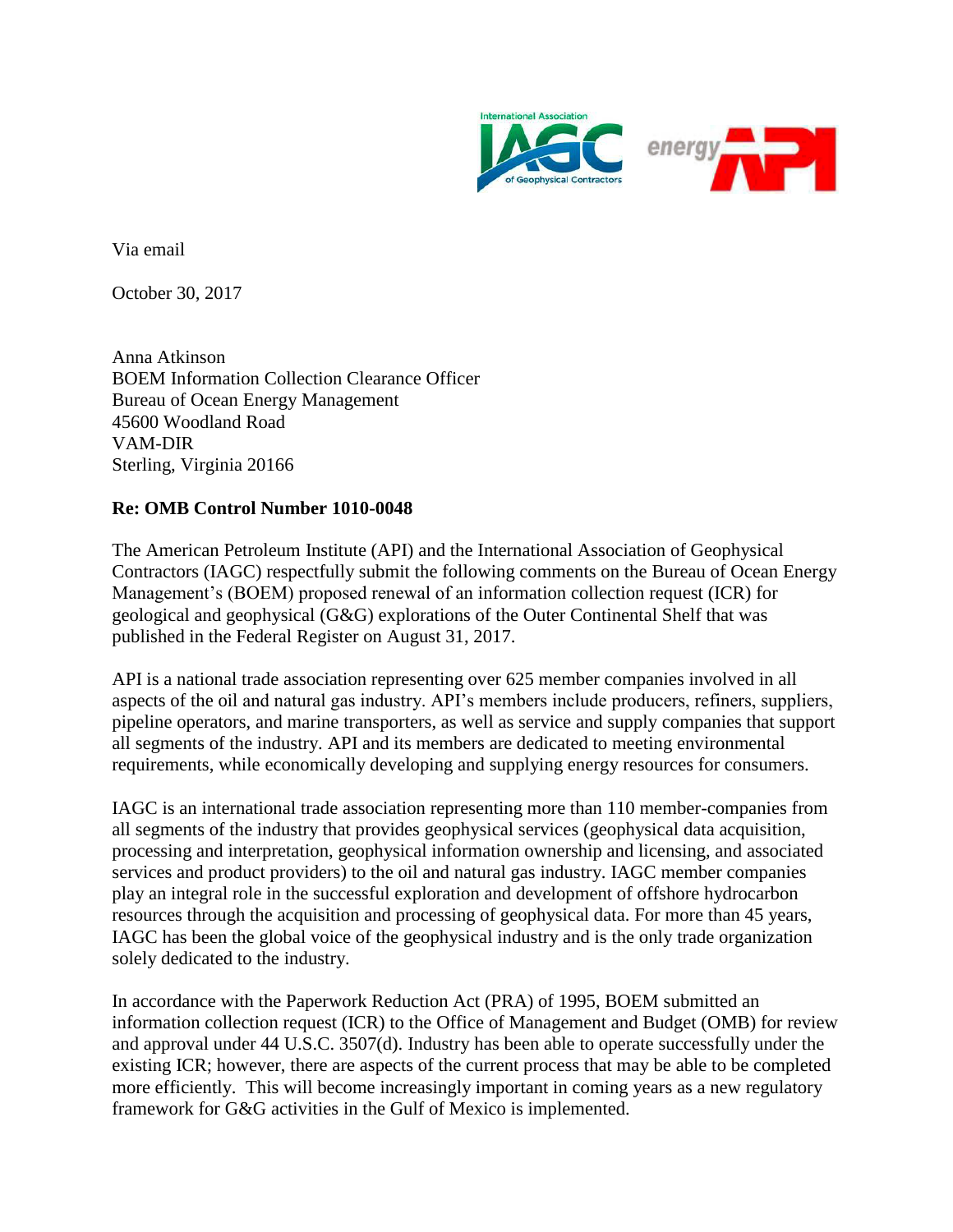For the most part, G&G permits are obtained by the geophysical contractors and in the Gulf of Mexico Region the current process is working reasonably well. However, API and IAGC members have identified areas that may make the permitting process run more efficiently and we offer the following suggestions and comments:

- 1. Rather than identifying the specific vessel, may the applicant provide information on the type of vessel that will be used to conduct the survey? BOEM can then proceed with its review of the application. The vessel name can be provided at a later date, and assuming it has similar specifications, further analysis by BOEM would not be necessary. On occasion application submissions are delayed until the contractor/vessel is known, and at other times companies must request a modification to the permit as contractors/vessels change.
- 2. Similarly, may third party notification letters be submitted at a later stage in the process after the application is submitted? At times the application is held up until these letters are completed and distributed.
- 3. Can BOEM routinely notify all applicants of form updates? Out of date templates have been used in the past, which ultimately causes delay.
- 4. BOEM has requested comments on whether the information collected was "processed and used in a timely manner". Currently, industry finds the permitting process to be open-ended and uncertain. The Associations recommend that BOEM establish a timeline for permit review and approval, similar to how drilling permits are approved.
- 5. BOEM acknowledges that an application process for a single permit in Alaska or the Atlantic takes 1000 hours to complete, while the same permit application in the Gulf of Mexico (GoM) may take 300 hours. This is a conservative estimate and the time required may be even greater. BOEM explains that this extraordinary burden is related to NEPA and the associated mitigation requirements. However, such a burden is unjustified, especially considering that surveys are routinely conducted without impact in similar environments worldwide. Rather than simply requesting approval for these unjustified burdens, BOEM should instead assess its permitting process and determine how the burdens will be reduced. Such a reduction would be consistent with the purpose of the PRA. The high permitting costs are entirely inconsistent with the low and effectively managed safety and environmental risks from G&G activities.
- 6. BOEM also should take steps to reduce the estimated 300-hour burden to apply for G&G permits in the GoM. Thousands of such permits have been issued and the environmental effects have been fully assessed. Mitigating measures have proved effective and should not be changed after a permit is issued. Applying for a GoM permit should be a simple matter of identifying the timing, location, vessel and equipment, and mitigation. Absent special circumstances, the burden could be reduced by 90% without increasing environmental risks.